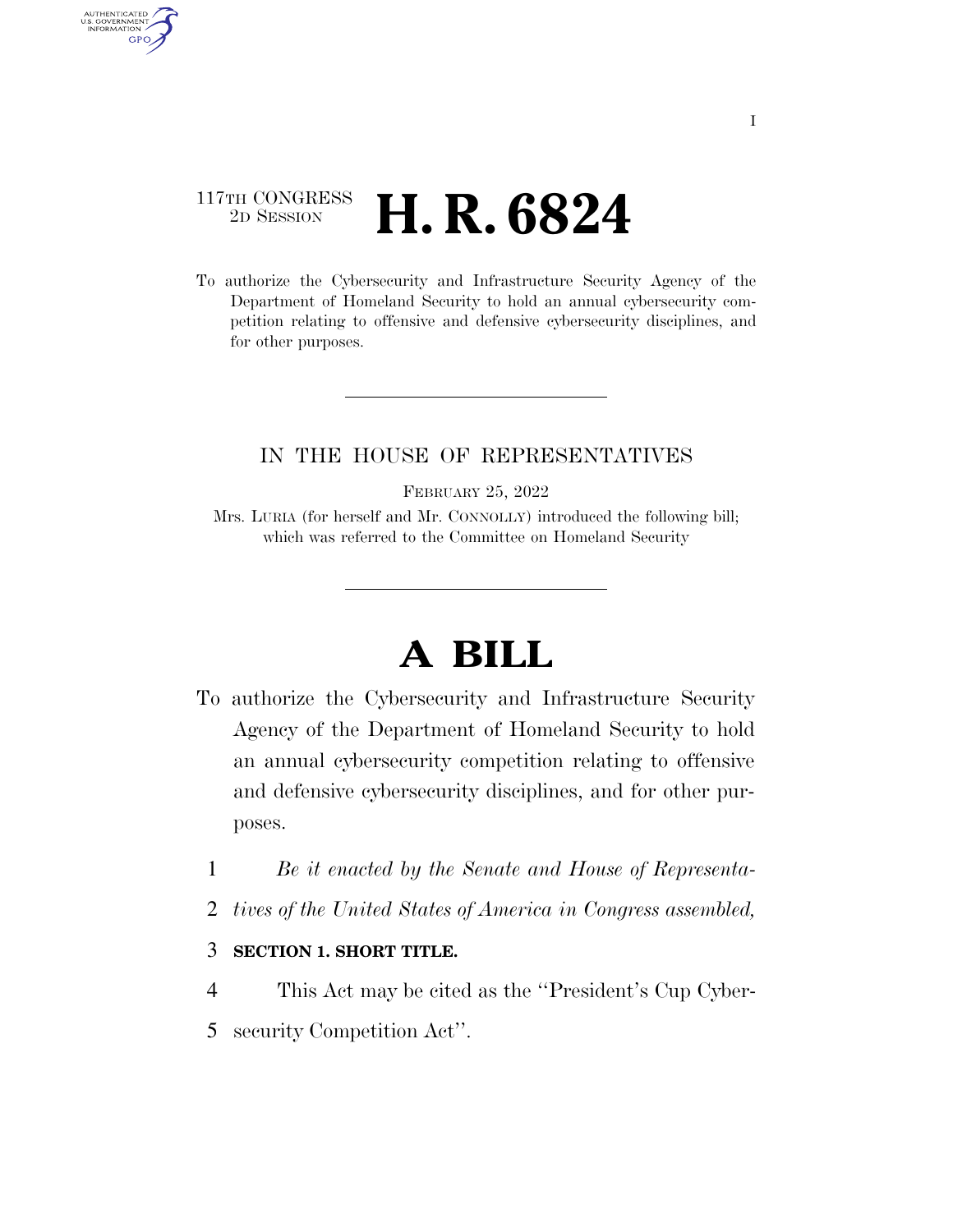#### **SEC. 2. PRESIDENT'S CUP CYBERSECURITY COMPETITION.**

 (a) IN GENERAL.—The Director of the Cybersecurity and Infrastructure Security Agency (referred to in this section as the ''Director'') of the Department of Homeland Security is authorized to hold an annual cybersecurity competition to be known as the ''Department of Homeland Security Cybersecurity and Infrastructure Security Agen- cy's President's Cup Cybersecurity Competition'' (in this section referred to as the ''competition'') for the purpose of identifying, challenging, and competitively awarding prizes, including cash prizes, to the United States Govern- ment's best cybersecurity practitioners and teams across offensive and defensive cybersecurity disciplines.

(b) COMPETITION DESIGN.—

 (1) IN GENERAL.—Notwithstanding section 1342 of title 31, United States Code, the Director, in carrying out the competition, may consult with, and consider advice from, any person who has expe- rience or expertise in the development, design, or execution of cybersecurity competitions.

 (2) LIMITATION.—The Federal Advisory Com- mittee Act (5 U.S.C. App.) shall not apply to con-sultations pursuant to this section.

 (3) PROHIBITION.—A person with whom the Director consults under paragraph (1) may not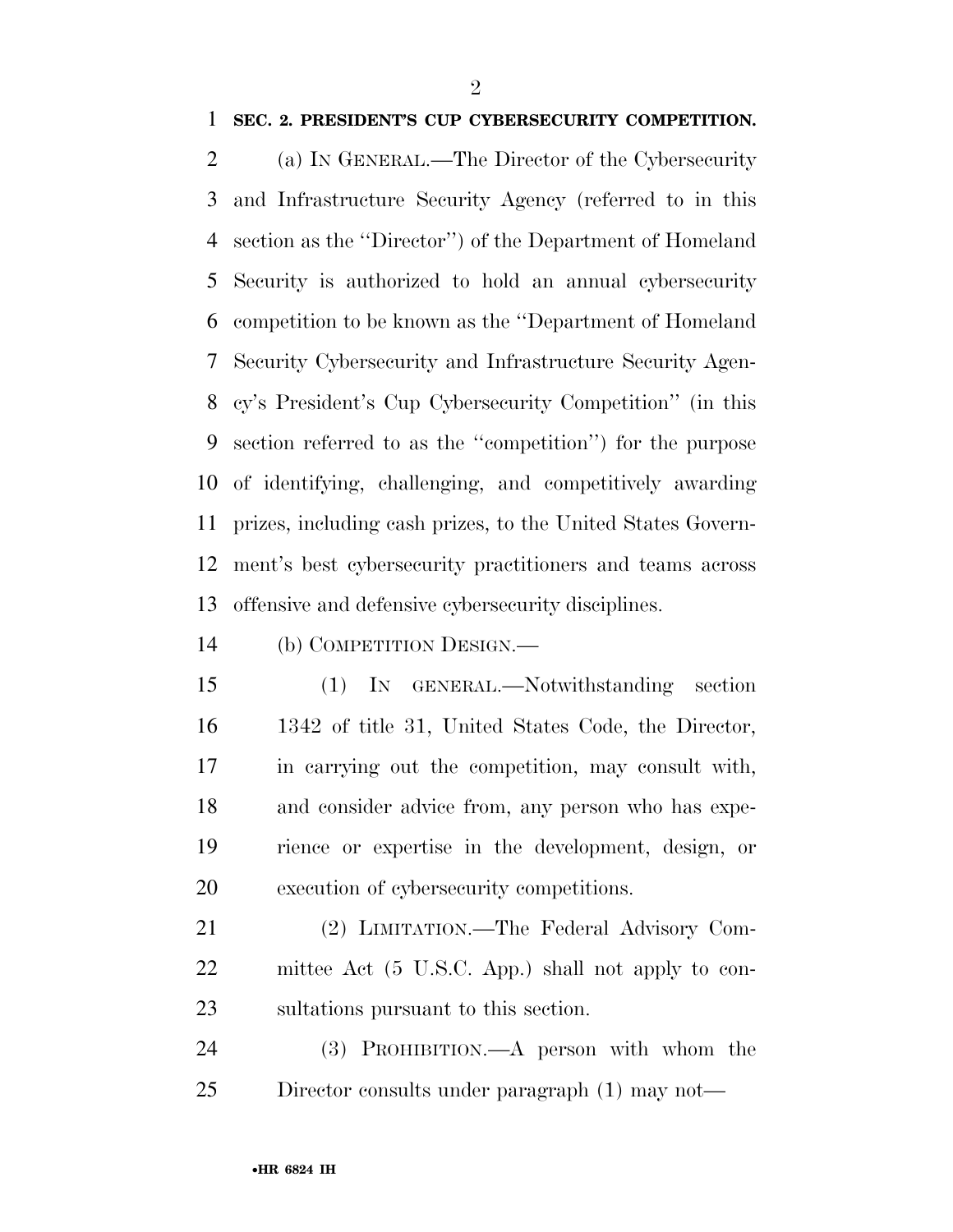(A) receive pay by reason of being so con-sulted; or

 (B) be considered an employee of the Fed-eral Government by reason of so consulting.

 (c) ELIGIBILITY.—To be eligible to participate in the competition, an individual shall be a Federal civilian em- ployee or member of the uniformed services (as such term is defined in section 2101(3) of title 5, United States Code) and shall comply with any rules promulgated by the Director regarding the competition.

 (d) COMPETITION ADMINISTRATION.—The Director may enter into a grant, contract, cooperative agreement, or other agreement with a private sector for-profit or non- profit entity or State or local government agency to ad-minister the competition.

(e) FUNDING.—

 (1) IN GENERAL.—Support for the competition, including financial support for the design and ad- ministration of the competition or funds for a cash prize, may consist of—

 (A) amounts appropriated pursuant to ap- propriations Acts or otherwise made available for such purpose; and

 (B) in accordance with paragraph (2), funds provided by other Federal agencies,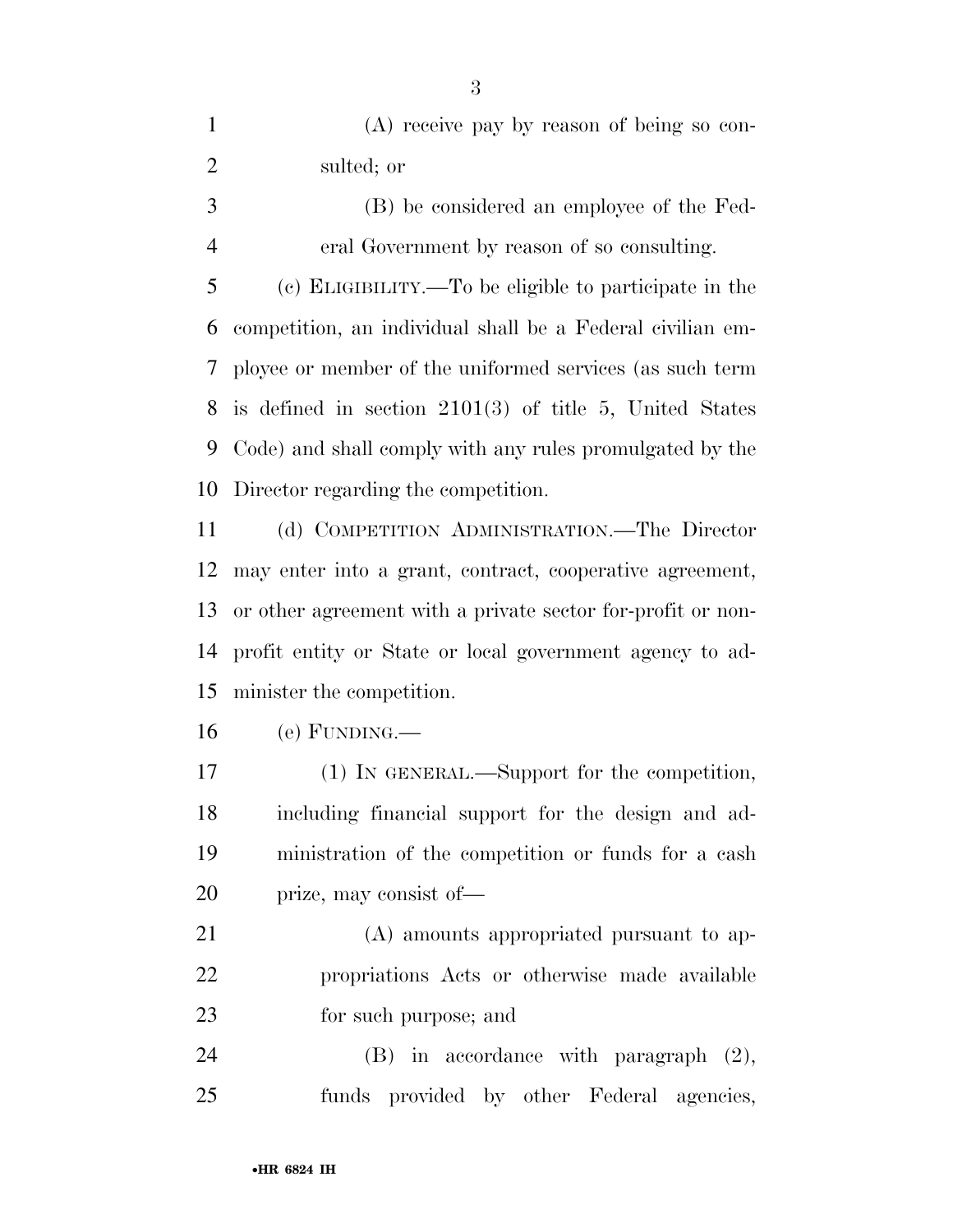| $\mathbf{1}$   | States, United States territories, local govern-             |
|----------------|--------------------------------------------------------------|
| $\overline{2}$ | ments, federally recognized Tribal governments,              |
| 3              | or private sector for-profit or nonprofit entities.          |
| $\overline{4}$ | (2) REQUEST.—The Director may request and                    |
| 5              | accept funds from other Federal agencies, States,            |
| 6              | United States territories, local governments, feder-         |
| 7              | ally recognized Tribal governments, and private sec-         |
| 8              | tor for-profit and nonprofit entities.                       |
| 9              | (3) OBLIGATION AND EXPENDITURE.-Funds                        |
| 10             | accepted pursuant to paragraph (2) shall be credited         |
| 11             | to, and in addition to, any amounts appropriated or          |
| 12             | otherwise made available pursuant to paragraph               |
| 13             | $(1)(A)$ to carry out this section, and the Secretary        |
| 14             | of Homeland Security, acting through the Director,           |
| 15             | may obligate and expend such funds for such pur-             |
| 16             | $pose$ —                                                     |
| 17             | (A) without regard to specific authoriza-                    |
| 18             | tion relating thereto provided in advance in an              |
| 19             | appropriations Act; and                                      |
| 20             | (B) not subject to any condition or purpose                  |
| 21             | relating thereto specified in such appropriations            |
| 22             | Act.                                                         |
| 23             | (f) USE OF FUNDS.—Notwithstanding any other pro-             |
| 24             | vision of law, the Director may use funds available for car- |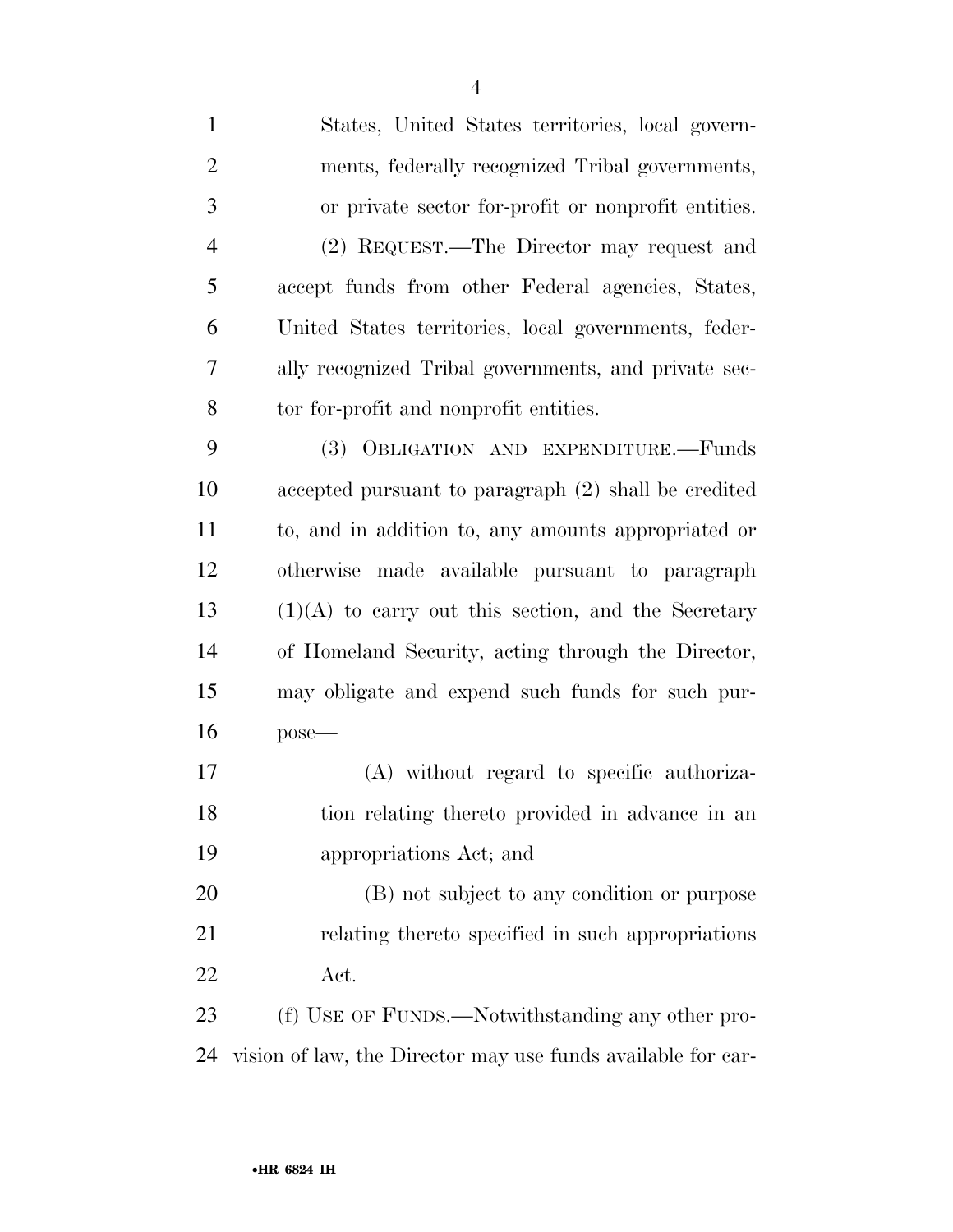(1) Advertising, marketing, and promoting the competition.

 (2) Meals for participants and organizers of the competition if attendance at the meal during the competition is necessary to maintain the integrity of the competition.

 (3) Promotional items, including merchandise and apparel.

 (4) Monetary and nonmonetary awards for com- petition participants, including members of the uni-formed services.

 (5) Necessary expenses for the honorary rec- ognition of competition participants, including mem-bers of the uniformed services.

 (6) Any other appropriate activity necessary to carry out the competition, as determined by the Di-rector.

20 (g) PRIZE LIMITATION.—The Director may make one or more awards per competition, except that the amount or value of each shall not exceed \$10,000. The Secretary of Homeland Security may make one or more awards per competition, except the amount or the value of each shall